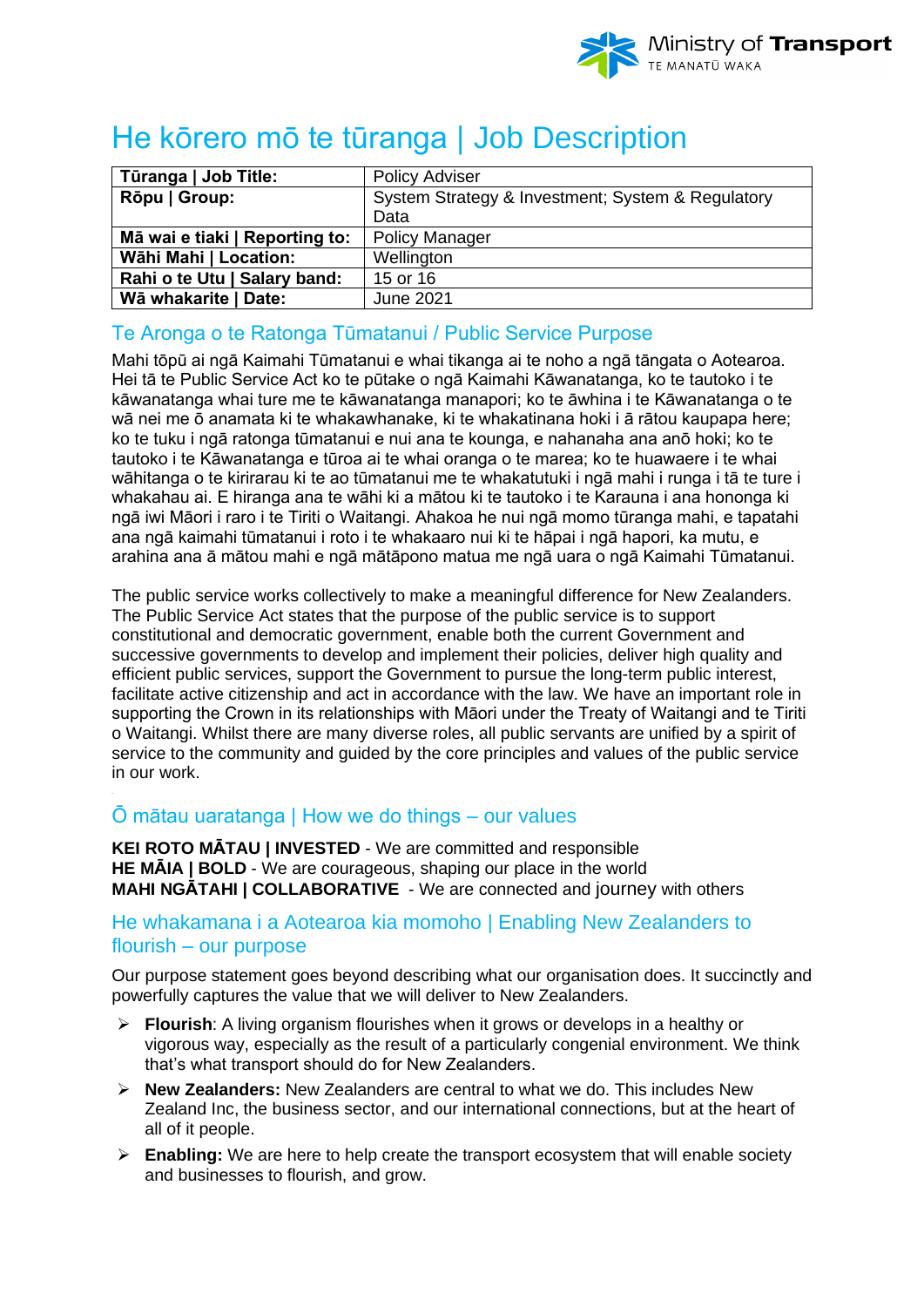# Policy Adviser

The Ministry of Transport is the Government's system lead on transport. Our purpose is to enable New Zealanders to flourish, reflecting transport's role in shaping our society, economy and environment.

The Policy Adviser role is part of our Strategy & Investment Group or the Regulatory & Data Group.

The Strategy & Investment Group maintains an overview of transport strategy for New Zealand. They provide high level strategic design and quality, timely and effective policy advice and support for the Ministry and the transport sector.

The Regulatory & Data Group is the centre of excellence for quality, timely and effective regulatory policy, and evidence based analysis for the Ministry and the transport sector.

The role of the Policy Adviser is to provide and contribute to high quality, well-researched and reasoned policy advice on transport issues, support the team in the development of the Ministry's strategies and provide high-quality written responses to, and advice about, official correspondence.

# Hei aha kei tō raurau | What you will do to contribute - key responsibilities

This role is responsible for:

## **Policy Participation**

- Develop and maintain a good understanding of the principles and practices relating to transport policy
- Prepare policy advice on transport issues including Cabinet papers and briefs for the relevant Ministers, and comment on papers prepared by other agencies
- Conduct research relevant to transport
- Prepare or contribute to ministerial speeches, media statements and responses to parliamentary questions, and draft replies to ministerial and department correspondence
- Identify and analyse issues and trends, opportunities and problems relating to transport
- Develop policy advice, as far as possible, from conceptual stage through to Cabinet decision and legislation and implementation
- Support the passage of new legislation and its introduction in association with the Legal team

## **Project Participation**

• Contribute to team and Ministry planning processes, and to the development of strategies and work programmes to enhance the overall effectiveness of the team and hence the professional standing of the Ministry of Transport

## **Representing the Ministry**

- Attend Cabinet Committees and Select Committees as required
- Represent the Ministry of Transport in a wide range of situations, including government agencies, transport sector and community groups

## **General functions**

• Meet the objectives and performance measures agreed to with the Manager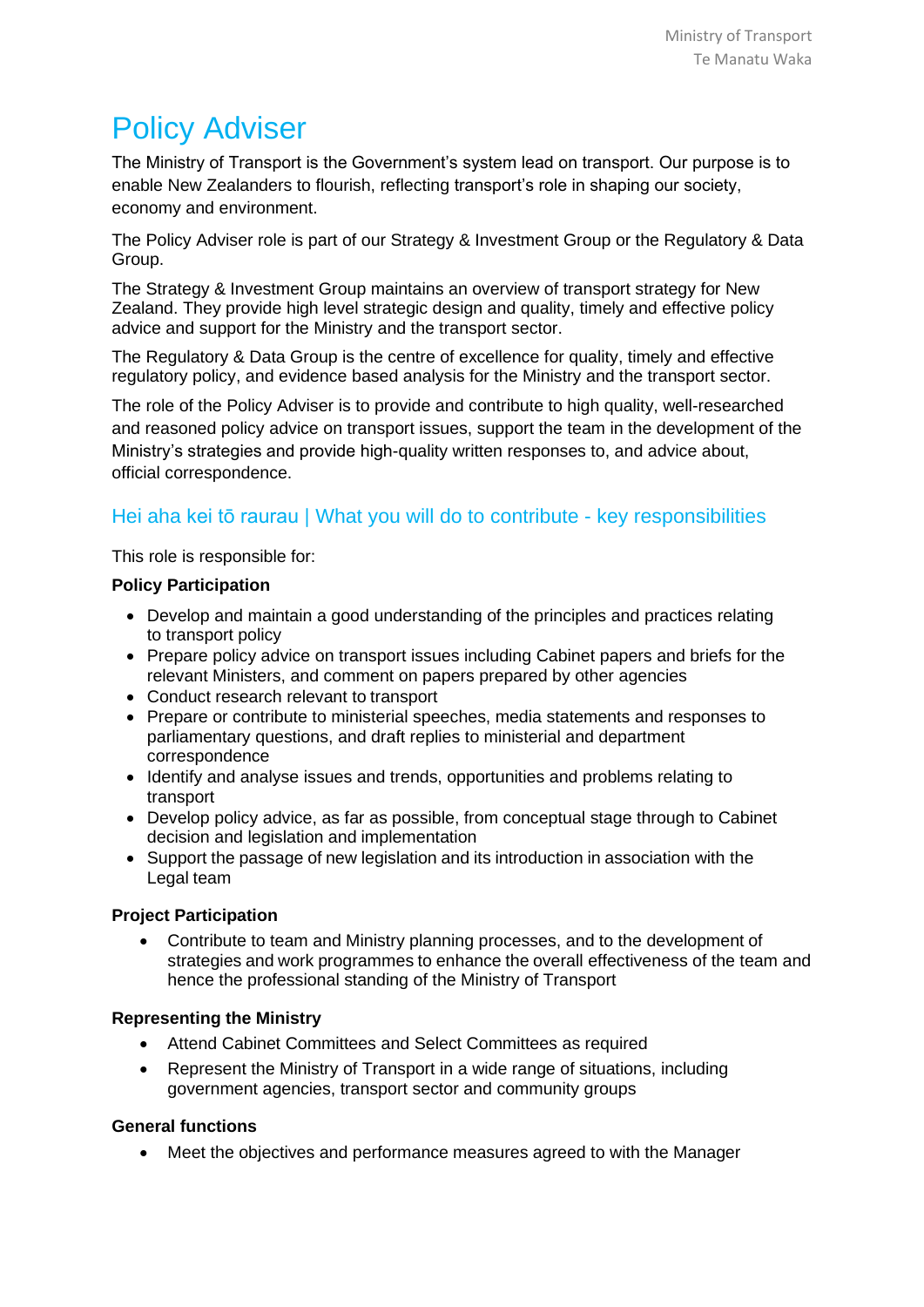• Ensure records are created and maintained in accordance with the Public Records Act 2005 (specific recordkeeping responsibilities are located in the Ministry's Information Management Policy under "Information ownership, roles and responsibilities"

The duties and responsibilities in this document are not exhaustive. The incumbent may be required to perform other work which is consistent with the nature of the role.

# Tō oranga i te wāhi mahi nei | Your health, safety and wellbeing

At the Ministry we expect all employees to:

- Work safely and take responsibility for keeping self and colleagues free from harm
- Report incidents and hazards promptly
- Know what to do in the event of an emergency
- Ensure personal health and safety standards are adhered to when at work or offsite when working

## Kia mahi koe ki a wai | Who you will work with to get the job done

| <b>Internal</b> | Policy teams and managers                                           |
|-----------------|---------------------------------------------------------------------|
|                 | Finance, Legal, Engagement & Communications, Business Support teams |
|                 | All managers and staff                                              |
| <b>External</b> | Minister and Associate Minister and their offices                   |
|                 | <b>Transport sector entities</b>                                    |
|                 | Government agencies and other organisations                         |
|                 | <b>External providers/Consultants</b>                               |

## Ngā kaimahi māu e tiaki **|** Direct Reports

• Nil

# Ōu pūkenga | What you will bring specifically

#### **Experience:**

Essential:

- Experience in policy development
- Experience in the provision of briefing papers
- Experience in project management
- Experience in writing ministerial correspondence and briefings

#### **Knowledge & Skills:**

- Knowledge of public sector processes would be an advantage
- Experience in interpreting legislation would be an advantage
- Strong numerical ability
- Excellent writing skills